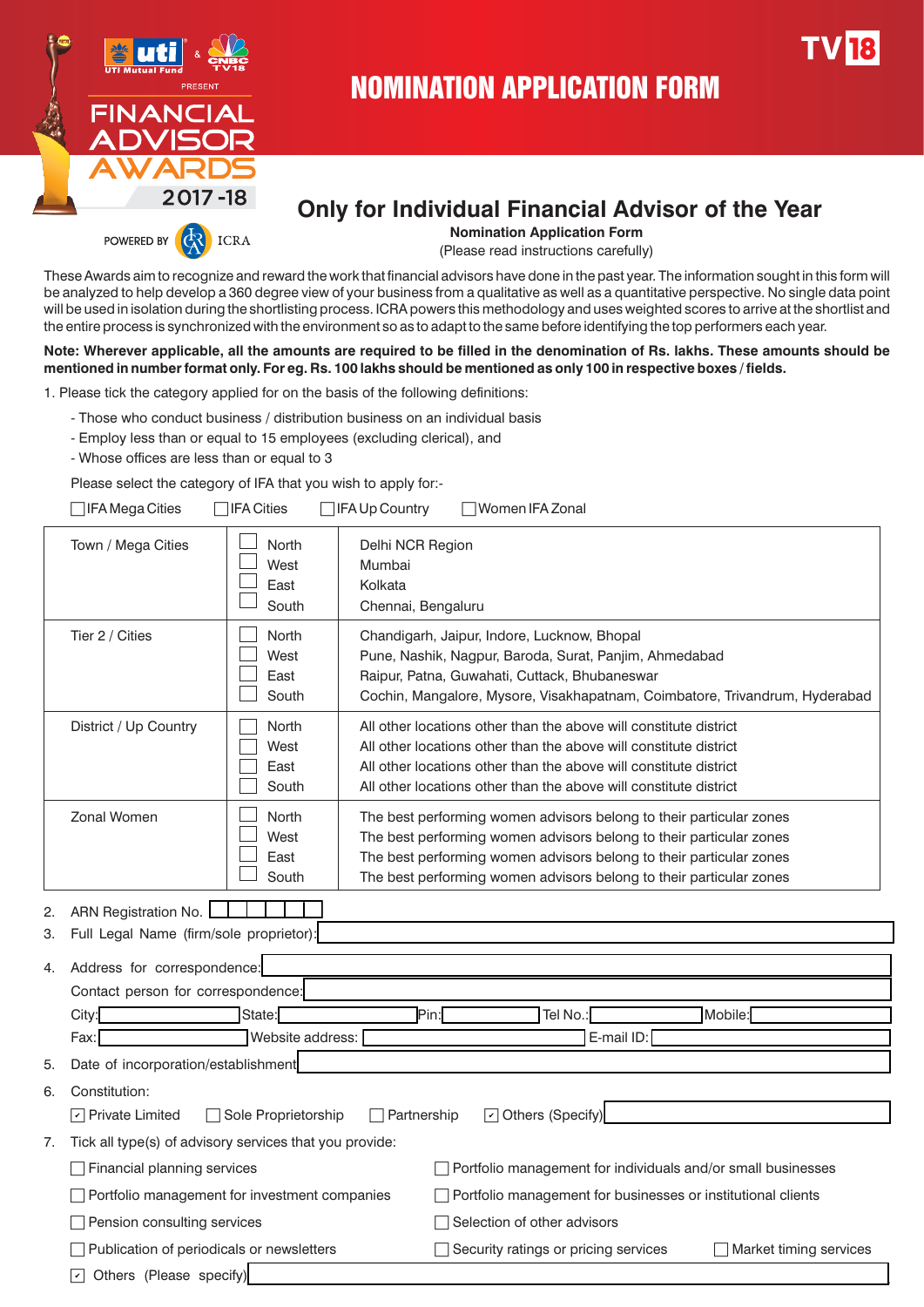#### **Infrastructure:**

8. Qualification of Business Head / Division Head :

Graduate Post-Graduate MBA Holding degree in Financial & Investment Management/Related courses

9. Number of employees (excluding clerical) in Financial Advisory:

| April 2016-March 2017 | $  $ 10-15 | 7-9 | 14-6 |  |
|-----------------------|------------|-----|------|--|
| April 2015-March 2016 | $  $ 10-15 | 7-9 | 14-6 |  |

Include only those employees that are directly engaged in the business of advising on investment decisions of clients. Include full and part-time employees but do not include any clerical workers. If you are organized as a sole proprietorship, include yourself as an employee.

10. Number of offices:

| April 2016-March 2017 | $\vert$ Equal to 1 | $\vert$ 2-3 | $ 4-5 $    |
|-----------------------|--------------------|-------------|------------|
| April 2015-March 2016 | $\vert$ Equal to 1 | $\vert$ 2-3 | $\Box$ 4-5 |

#### **Financial Advisory:**

11. Assets under Management (Amt. in Rs. Lakhs) (For all products)

| <b>Financial Year</b> | Amt. in Rs. Lakhs |
|-----------------------|-------------------|
| April 2016-March 2017 |                   |
| April 2015-March 2016 |                   |

Please include only client's assets under management from which you are deriving tangible financial advisory/distribution income. Monthly Average AUM can be calculated as average of AUM at the end of each month i.e. ((M1+M2+M3……M12)/12)

12. Asset Profile (specify as percent of total client's Assets under Management)

|     | <b>Financial Year</b>                                                                                           | Debt $(\%)$<br>Equity (%)    |        | Cash/Liquid (%)              | Others (%)                                                                                                                   |  |  |  |
|-----|-----------------------------------------------------------------------------------------------------------------|------------------------------|--------|------------------------------|------------------------------------------------------------------------------------------------------------------------------|--|--|--|
|     | Apr 16 - Mar 17                                                                                                 |                              |        |                              |                                                                                                                              |  |  |  |
|     | Apr 15 - Mar 16                                                                                                 |                              |        |                              |                                                                                                                              |  |  |  |
| 13. | Amount of Financial Advisory/Distribution Income (Rs.) (p.a.) (Amt. in Rs. Lakhs):                              |                              |        |                              |                                                                                                                              |  |  |  |
|     | <b>Financial Year</b> Amt in Rs Lakhs                                                                           |                              |        |                              |                                                                                                                              |  |  |  |
|     | Apr 16 - Mar 17                                                                                                 |                              |        |                              |                                                                                                                              |  |  |  |
|     | Apr 15 - Mar 16                                                                                                 |                              |        |                              |                                                                                                                              |  |  |  |
|     | from commissions, hourly charges or subscription fees.                                                          |                              |        |                              | Please indicate only the income earned by advising on investment decisions of clients. Advisory/Distribution income could be |  |  |  |
| 14. | Indicate proportion of financial advisory/distribution income as percent of total income for the last 2 years:  |                              |        |                              |                                                                                                                              |  |  |  |
|     | April 2016-March 2017                                                                                           | 51-75%<br>>75%               | 26-50% | 11-25%                       | < 10%                                                                                                                        |  |  |  |
|     | April 2015-March 2016                                                                                           | 51-75%<br>>75%               | 26-50% | 11-25%                       | < 10%                                                                                                                        |  |  |  |
| 15. | What percentage of your financial advisory/distribution income comes from the following categories of products? |                              |        |                              |                                                                                                                              |  |  |  |
|     | <b>Products</b>                                                                                                 | <b>April 2016-March 2017</b> |        | <b>April 2015-March 2016</b> |                                                                                                                              |  |  |  |
|     | Insurance                                                                                                       | (%)                          |        | $(\%)$                       |                                                                                                                              |  |  |  |
|     | <b>Mutual Funds</b>                                                                                             | $(\%)$                       |        | $(\%)$                       |                                                                                                                              |  |  |  |
|     | <b>Bonds</b>                                                                                                    | (%)                          |        | $(\%)$                       |                                                                                                                              |  |  |  |
|     | Stocks/Secondary Market                                                                                         | $(\% )$                      |        | (%)                          |                                                                                                                              |  |  |  |

16. Approximately, to how many clients did you provide services during:

PPF/NSC/Small Savings (%) (%) (%) Others(Please Specify) ……….(%) ……….(%)

| <b>Financial Year</b> | Nos. |
|-----------------------|------|
| April 2016-March 2017 |      |
| April 2015-March 2016 |      |

*Advisory Clients include only those customers from whom advisory/distribution income is being accrued.*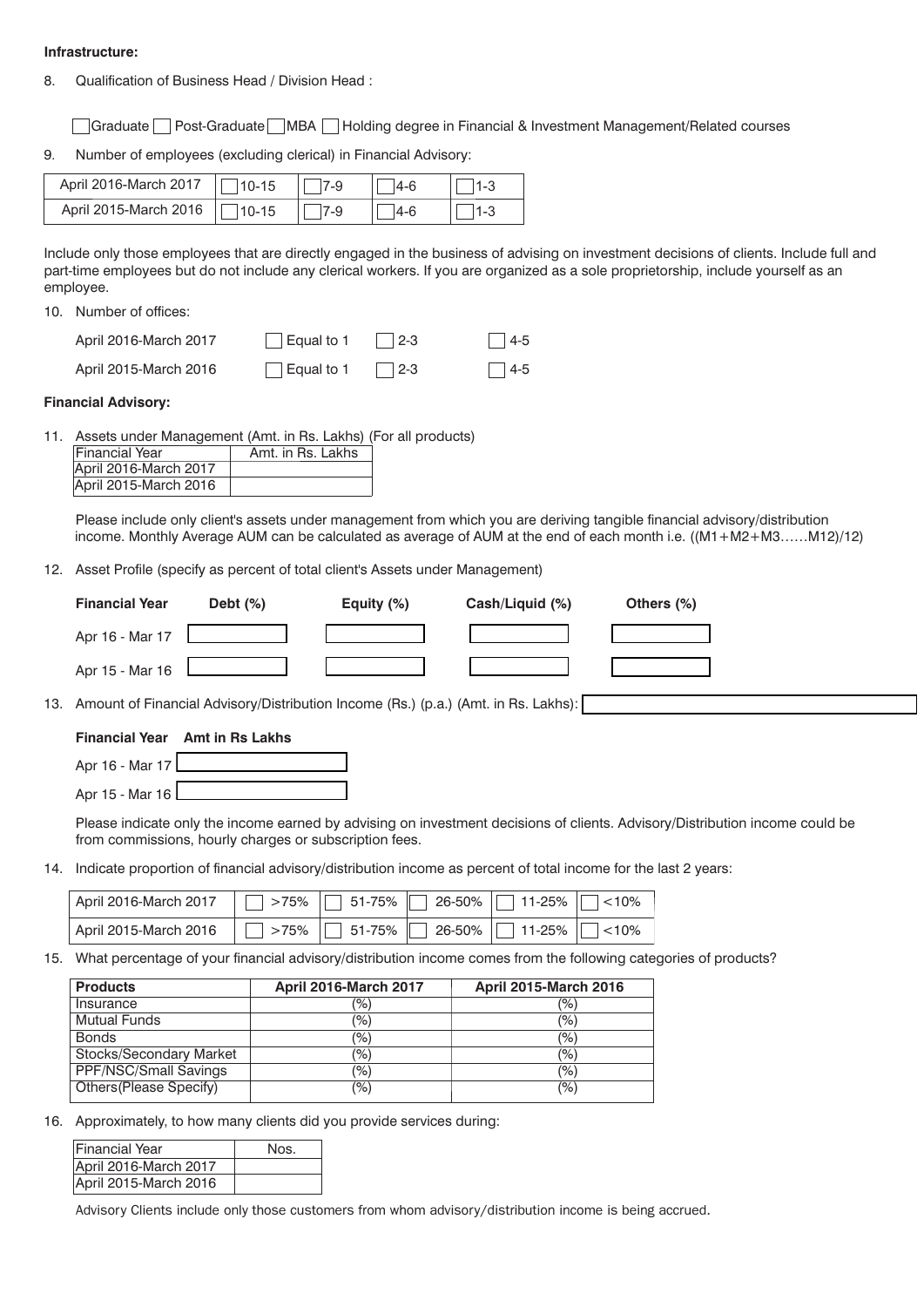#### 17. SIP and Mutual Fund Investments Details:

| Starting<br>No. of SIP<br><b>Clients</b> | New SIP<br>Clients in<br>2016-17 | Amount of<br>New SIPs in<br>2016-17<br>(in Rs. lakh) | Total Amount<br>of SIPs per<br>month<br>(in Rs. lakh) | % of your<br>total<br>customers<br>exposed to<br><b>SIPs</b> | Average<br>Tenure of<br><b>SIPs</b><br>(in years) | No. of<br>Clients<br>signed up<br>for Mutual<br>Fund<br>investments<br>through you<br>during<br>2016-17 |
|------------------------------------------|----------------------------------|------------------------------------------------------|-------------------------------------------------------|--------------------------------------------------------------|---------------------------------------------------|---------------------------------------------------------------------------------------------------------|
|                                          |                                  |                                                      |                                                       |                                                              |                                                   |                                                                                                         |

18*.* Average tenure of your relationship with your present client base (years)

| >10 | $\Box$ 6-10 $\Box$ 4-5 $\Box$ 2-3 $\Box$ 0-1 |  |  |  |
|-----|----------------------------------------------|--|--|--|
|-----|----------------------------------------------|--|--|--|

Average tenure of your relationship with your present client base (years) equals cumulative relationship years of clients divided by number of clients as indicated in Question 16.

#### 19. Value of Investment Redeemed (Amount In Rs. Lakhs)

| Financial Year        | Amt. in Rs. Lakhs |
|-----------------------|-------------------|
| April 2016-March 2017 |                   |
| April 2015-March 2016 |                   |

20. Investment horizon of your clients (Short Term <1 year, Medium Term 1-2 years, Long Term above 2 years).

| Term        | Percentage |
|-------------|------------|
| Short Term  | ℅          |
| Medium Term | %          |
| Long Term   | ℅          |

21. What percent of your client facing employees are

| Graduates   Post | Graduates | <b>MBA</b> | Holding degree in Financial & Investment<br>Management/Related courses |
|------------------|-----------|------------|------------------------------------------------------------------------|
| % .              | $\%$      | %          | %                                                                      |

*22. Average Experience of your employees (years)* >10 6-103-50-2

Average Experience equals cumulative experience of employees divided by number of employees as indicated in Question 9.

#### 23. Online Business Details:

| Financial Year        | No. of online customers | Online Sales revenue | Online AUM  |
|-----------------------|-------------------------|----------------------|-------------|
|                       | (Nos.)                  | (Rs. Crore)          | (Rs. Crore) |
| April 2016-March 2017 |                         |                      |             |
| April 2015-March 2016 |                         |                      |             |

24. Investor Education initiatives during April 2016-March 2017:

a) No. of investor camps conducted: b) No. of investors touched during these camps: c) No. of cities covered during these camps: d) No. of cities tagged under T15\* during these camps: e) No. of cities tagged under B15\* during these camps:

\* T15 stands for top 15 cities, while B15 means beyond (top) 15 cities as classified by AMFI